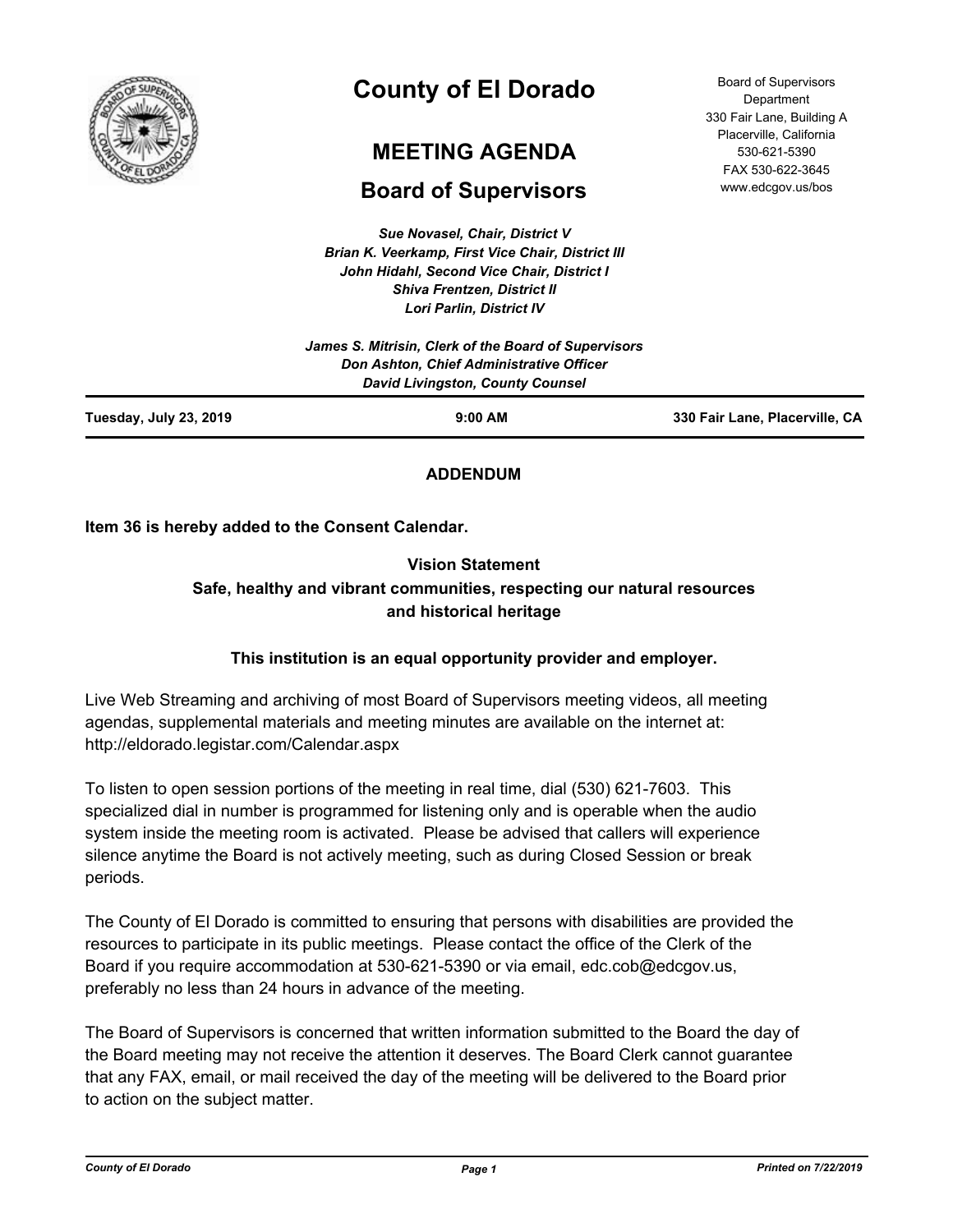The Board meets simultaneously as the Board of Supervisors and the Board of Directors of the Air Quality Management District, In-Home Supportive Services, Public Housing Authority, Redevelopment Agency and other Special Districts.

For Purposes of the Brown Act § 54954.2 (a), the numbered items on this Agenda give a brief description of each item of business to be transacted or discussed. Recommendations of the staff, as shown, do not prevent the Board from taking other action.

Materials related to an item on this Agenda submitted to the Board of Supervisors after distribution of the agenda packet are available for inspection during normal business hours in the public viewing packet located in Building A, 330 Fair Lane, Placerville or in the Board Clerk's Office located at the same address. Such documents are also available on the Board of Supervisors' Meeting Agenda webpage subject to staff's ability to post the documents before the meeting.

## **PROTOCOLS FOR PUBLIC COMMENT**

Public comment will be received at designated periods as called by the Board Chair.

Public comment on items scheduled for Closed Session will be received before the Board recesses to Closed Session.

Except with the consent of the Board, individuals shall be allowed to speak to an item only once.

On December 5, 2017, the Board adopted the following protocol relative to public comment periods. The Board adopted minor revisions to the protocol on February 26, 2019, incorporated herein:

Time for public input will be provided at every Board of Supervisors meeting. Individuals will have three minutes to address the Board. Individuals authorized by organizations will have three minutes to present organizational positions and perspectives and may request additional time, up to five minutes. At the discretion of the Board, time to speak by any individual may be extended.

Public comment on certain agenda items designated and approved by the Board may be treated differently with specific time limits per speaker or a limit on the total amount of time designated for public comment. It is the intent of the Board that quasi-judicial matters have additional flexibility depending upon the nature of the issue. It is the practice of the Board to allocate 20 minutes for public comment during Open Forum and for each agenda item to be discussed. (Note: Unless designated on the agenda, there is no Open Forum period during Special Meetings.)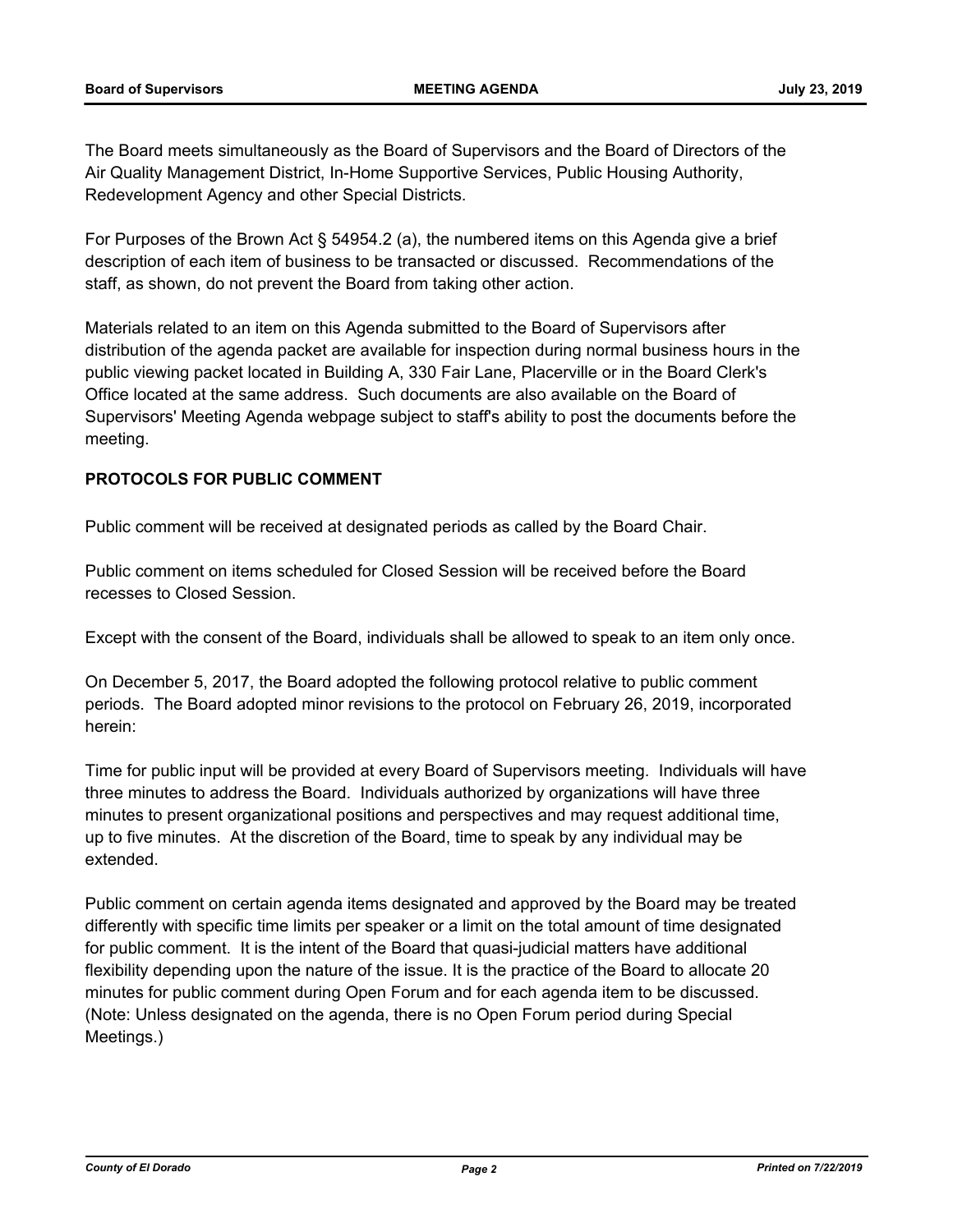Individual Board members may ask clarifying questions but will not engage in substantive dialogue with persons providing input to the Board.

If a person providing input to the Board creates a disruption by refusing to follow Board guidelines, the Chair of the Board may take the following actions:

Step 1. Request the person adhere to Board guidelines. If the person refuses, the Chair may turn off the speaker's microphone.

Step 2. If the disruption continues, the Chair may order a recess of the Board meeting.

Step 3. If the disruption continues, the Chair may order the removal of the person from the Board meeting.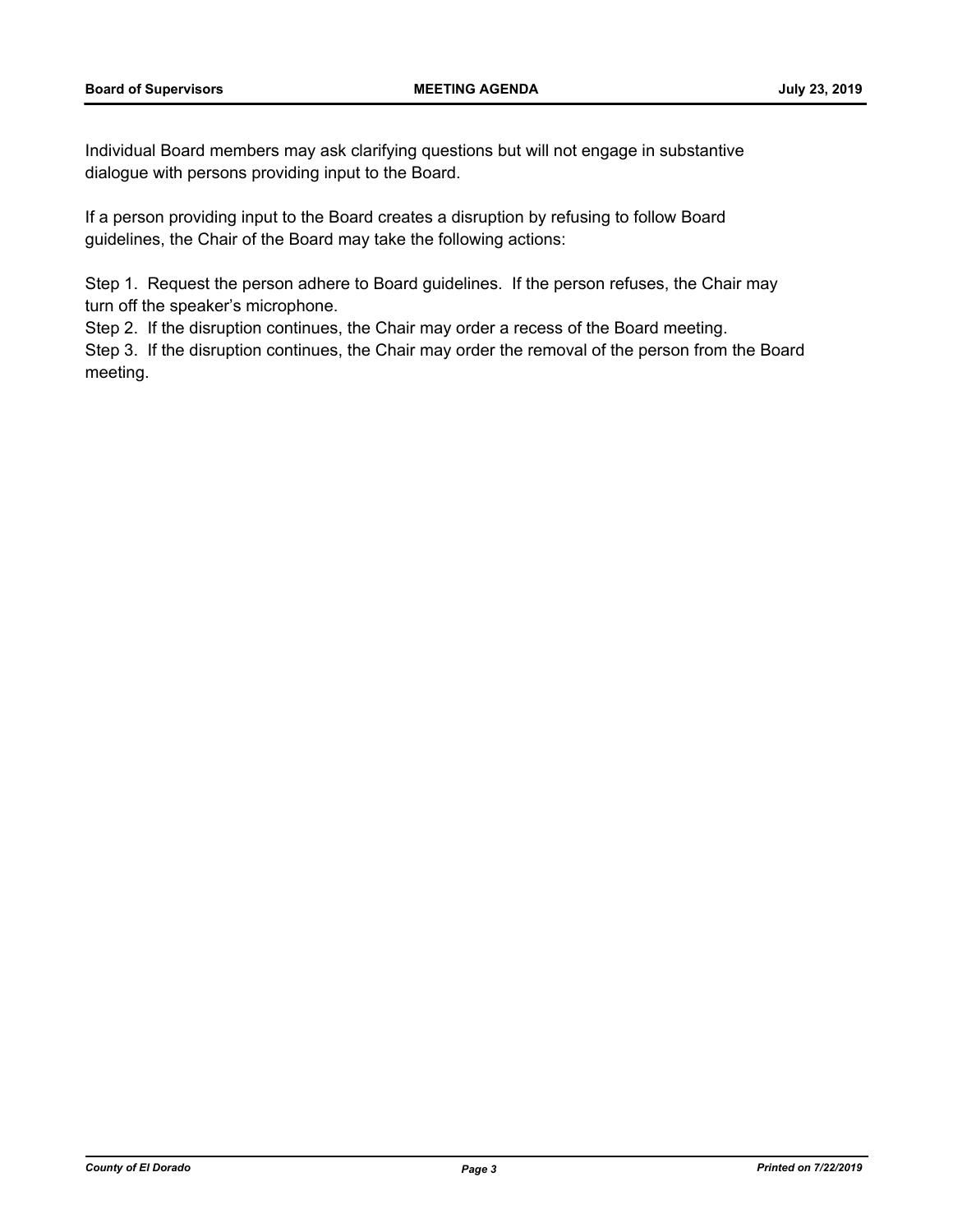## **9:00 A.M. - CALL TO ORDER**

## **INVOCATION AND PLEDGE OF ALLEGIANCE TO THE FLAG**

#### **ADOPTION OF THE AGENDA AND APPROVAL OF CONSENT CALENDAR**

The Board may make any necessary additions, deletions or corrections to the agenda including moving items to or from the Consent Calendar and adopt the agenda and the Consent Calendar with one single vote. A Board member may request an item be removed from the Consent Calendar for discussion and separate Board action. At the appropriate time as called by the Board Chair, members of the public may make a comment on matters on the Consent Calendar prior to Board action.

#### **OPEN FORUM**

Open Forum is an opportunity for members of the public to address the Board of Supervisors on subject matter that is not on their meeting agenda and within their jurisdiction. Public comments during Open Forum are limited to three minutes per person. Individuals authorized by organizations will have three minutes to present organizational positions and perspectives and may request additional time, up to five minutes. The total amount of time reserved for Open Forum is 20 Minutes.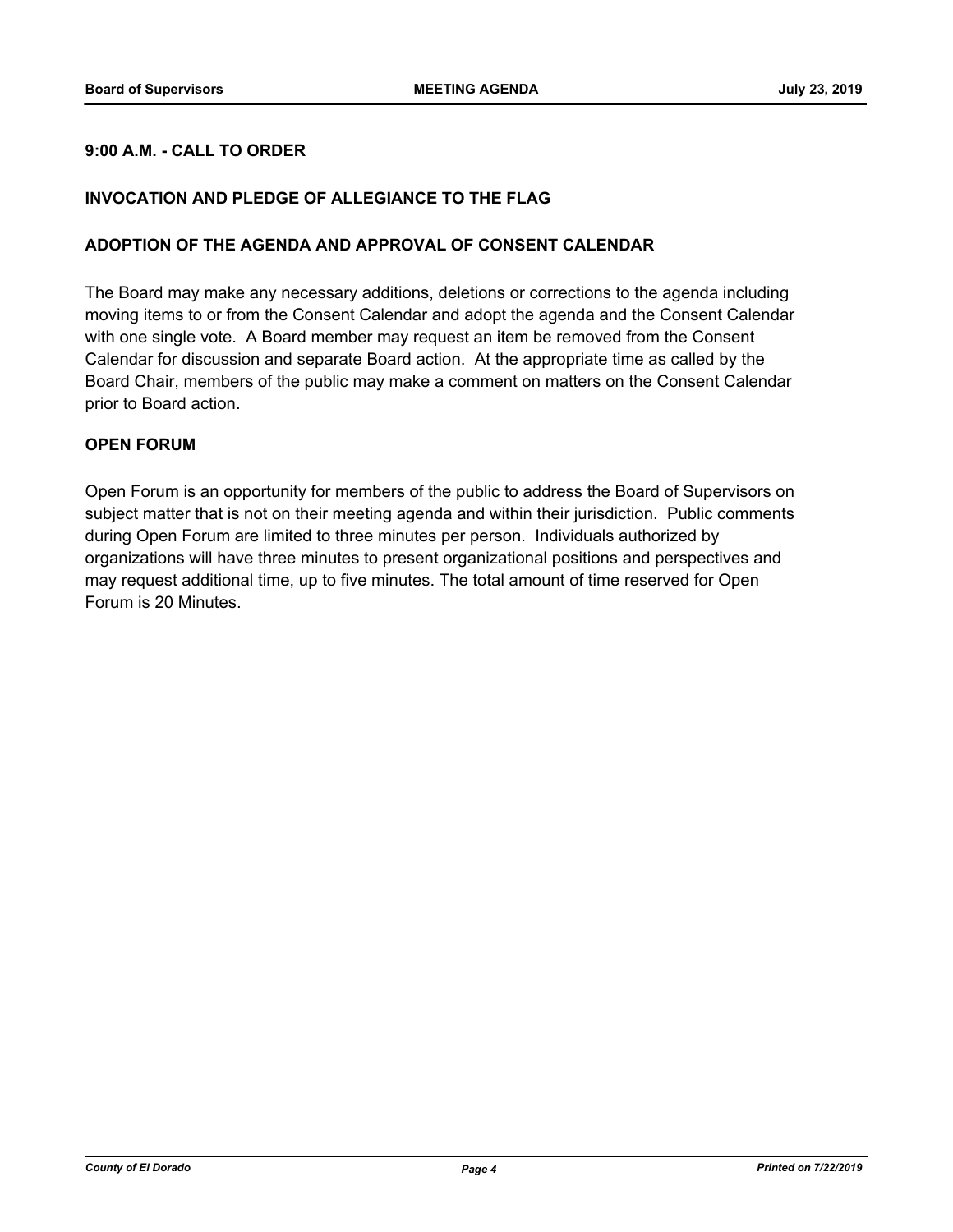#### **CONSENT CALENDAR**

**1.** [19-1122](http://eldorado.legistar.com/gateway.aspx?m=l&id=/matter.aspx?key=26444) Clerk of the Board recommending the Board approve the Minutes from the regular meeting of July 16, 2019.

#### **GENERAL GOVERNMENT - CONSENT ITEMS**

- **2.** [16-0305](http://eldorado.legistar.com/gateway.aspx?m=l&id=/matter.aspx?key=20961) Chief Administrative Office recommending the Board find that a state of emergency continues to exist in El Dorado County as a result of unprecedented tree mortality due to drought conditions and related bark beetle infestations. (Cont. 7/16/19, Item 2)
- **3.** [19-1093](http://eldorado.legistar.com/gateway.aspx?m=l&id=/matter.aspx?key=26415) Chief Administrative Office recommending the Board: 1) Authorize the Chair to sign a letter to the State Insurance Commissioner, with copies to El Dorado County legislative representatives, conveying the County's concerns over the availability and affordability, including the outright cancellation, of fire insurance; and 2) Authorize the Chief Administrative Office to engage in further discussions with the Insurance Commissioner's Office and El Dorado County legislative representatives relative to this matter.

#### **FUNDING:** N/A

**4.** [19-1099](http://eldorado.legistar.com/gateway.aspx?m=l&id=/matter.aspx?key=26421) Chief Administrative Office recommending the Board approve and authorize the Chair to sign a letter to State representatives and California State Association of Counties and Rural County Representatives of California requesting assistance with addressing the issue of fire service sustainability.

#### **FUNDING:** N/A

**5.** [19-0989](http://eldorado.legistar.com/gateway.aspx?m=l&id=/matter.aspx?key=26312) Chief Administrative Office recommending the Board adopt revisions to Board Policy A-20 Cellular Telephones/Wireless PDAs (Smartphones) Policy.

#### **FUNDING:** Various.

**6.** [19-1035](http://eldorado.legistar.com/gateway.aspx?m=l&id=/matter.aspx?key=26357) Clerk of the Board recommending the Board adopt minor modifications to Board Policy I-5 *Boards, Committees, and Commissions Application Evaluation Policy* pursuant to the Strategic Plan objective to review all Board Policies on a regular basis.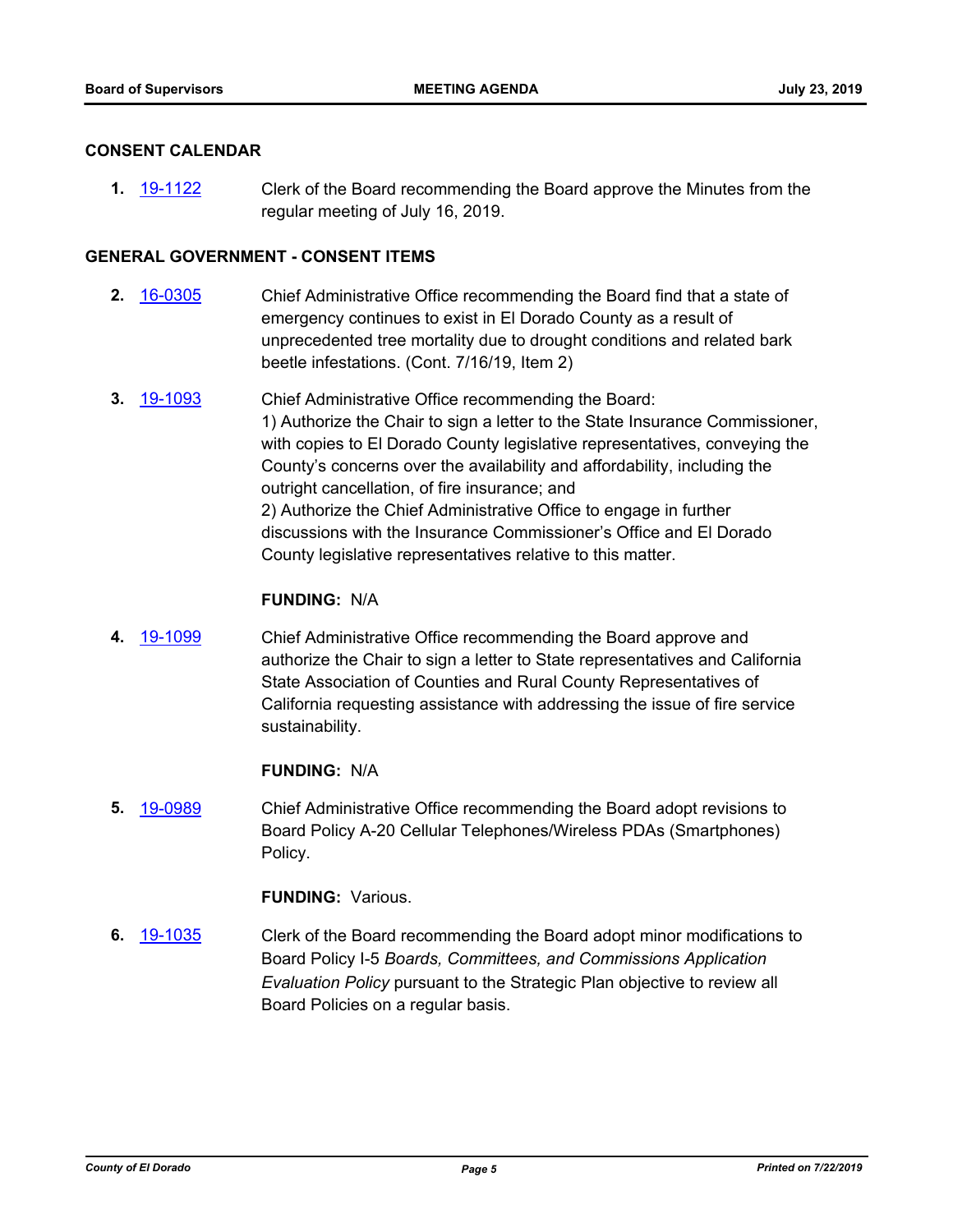| 7. | <u>19-1098</u> | Clerk of the Board, based upon the recommendation of the Director of<br>Environmental Management Department, recommending the Board accept<br>the following resignation and make the following appointment to the El<br>Dorado Solid Waste Advisory Committee:<br>1) Accept the resignation of Rick Vahl, El Dorado Disposal Member; and<br>2) Appoint Sarah Vaira, El Dorado Disposal Member, Term Expiration<br>07/23/2024.                                                                                                                                                                                                                                                                                                                                                                                                                                                                                                                                                                                                                                                                                                                                                                                                                                                                                                                                                                                                                                                                                                                                                                                                                                                                                                                                                                                                        |
|----|----------------|--------------------------------------------------------------------------------------------------------------------------------------------------------------------------------------------------------------------------------------------------------------------------------------------------------------------------------------------------------------------------------------------------------------------------------------------------------------------------------------------------------------------------------------------------------------------------------------------------------------------------------------------------------------------------------------------------------------------------------------------------------------------------------------------------------------------------------------------------------------------------------------------------------------------------------------------------------------------------------------------------------------------------------------------------------------------------------------------------------------------------------------------------------------------------------------------------------------------------------------------------------------------------------------------------------------------------------------------------------------------------------------------------------------------------------------------------------------------------------------------------------------------------------------------------------------------------------------------------------------------------------------------------------------------------------------------------------------------------------------------------------------------------------------------------------------------------------------|
| 8. | 19-1074        | Human Resources Department recommending the Board approve and<br>adopt the following:<br>1) Revised class specifications for the Health and Human Services<br>Agency: Cook I/II and Deputy Public Guardian I/II;<br>2) Revised class specification for the Planning and Building Department:<br>Assistant Planner/Associate Planner;<br>3) New class specification for Planning and Building Department: Storm<br>Water Program Coordinator; and<br>4) Adopt and authorize the Chair to sign Resolution 119-2019 to approve<br>the following:<br>a) Salary range, job class number, and bargaining unit for the new<br>classification of Storm Water Program Coordinator;<br>b) Due to an upward reclassification, deletion of 1.0 FTE Executive<br>Assistant position and the addition of 1.0 FTE Administrative Technician<br>position (and the corresponding bargaining unit change from CO to GE) in<br>the Health and Human Services Agency;<br>c) Due to lateral reclassifications, deletion of 3.0 FTE Department Analyst<br>I/II positions and the addition of 3.0 FTE Administrative Analyst I/II positions<br>in the Chief Administrative Office;<br>d) Due to a lateral reclassification, deletion of 1.0 FTE Sr. Department<br>Analyst position and the addition of 1.0 FTE Sr. Administrative Analyst<br>position in the Chief Administrative Office;<br>e) Due to lateral reclassifications, deletion of 2.0 FTE Department Analyst<br>I/II positions and the addition of 2.0 FTE Administrative Analyst I/II positions<br>in the Probation Department; and<br>f) Due to lateral reclassifications, deletion of 2.0 FTE Assistant in Civil<br>Engineering positions and the addition of 2.0 FTE Storm Water Program<br>Coordinator positions in the Planning and Building Department.<br><b>FUNDING: General Fund.</b> |
| 9. | 19-1079        | Human Resources Department recommending the Board accept rebate<br>funds from Kaiser and Blue Shield and utilize such funding for the County of<br>El Dorado's new Employee Health and Wellness Program; funds will be<br>only be used for health and wellness activities consistent with employee<br>feedback.                                                                                                                                                                                                                                                                                                                                                                                                                                                                                                                                                                                                                                                                                                                                                                                                                                                                                                                                                                                                                                                                                                                                                                                                                                                                                                                                                                                                                                                                                                                      |

**FUNDING:** Health Benefit Providers (Kaiser and Blue Shield).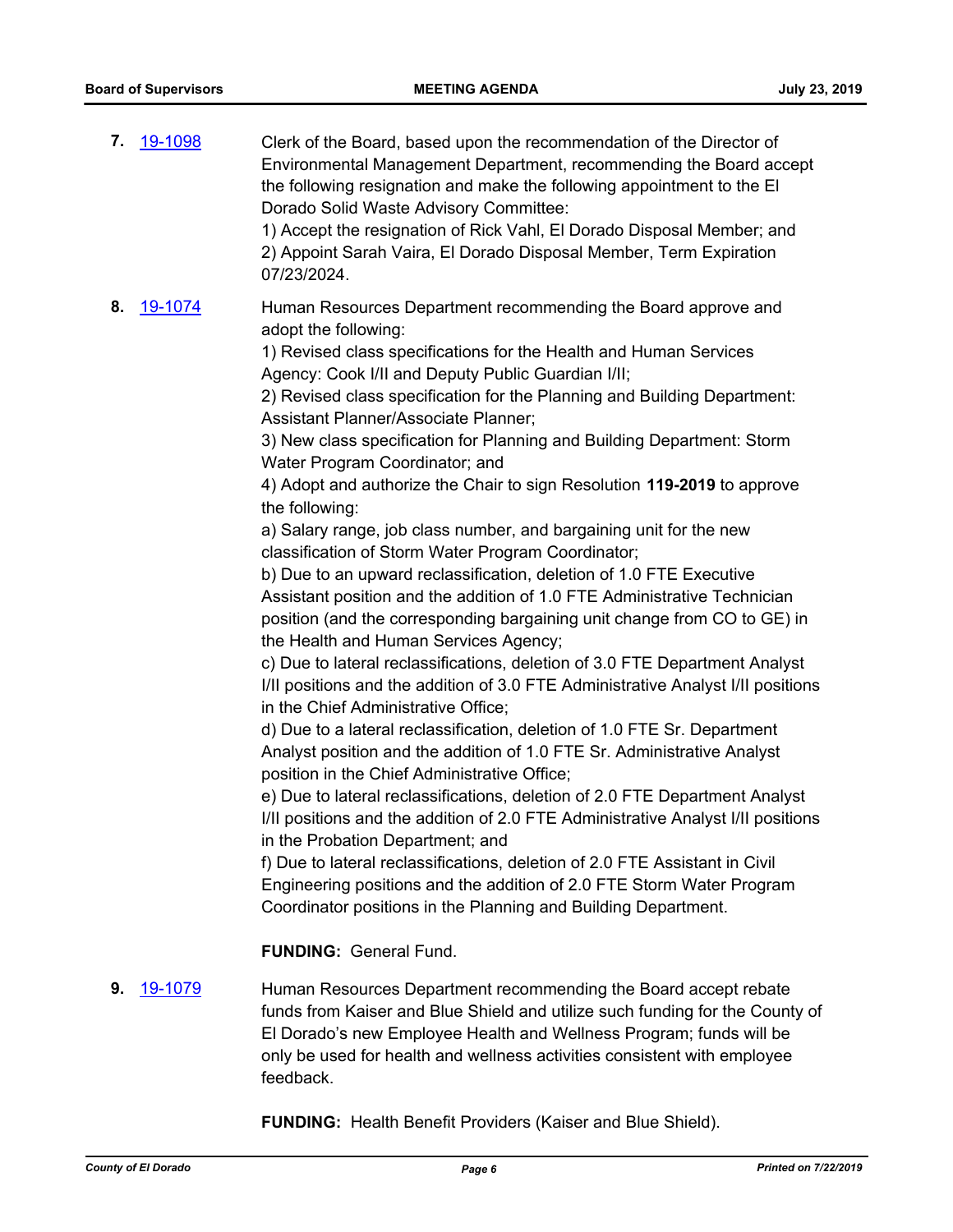**10.** [19-1075](http://eldorado.legistar.com/gateway.aspx?m=l&id=/matter.aspx?key=26397) Human Resources Department, Risk Management Division, recommending the Board approve an addition to Board of Supervisors Policy K-1 - Injury Illness and Prevention Program, specifically Regulatory Compliance Program No. 16, Office Safety, Section 4, Part D.

#### **FUNDING:** N/A

**11.** [19-1036](http://eldorado.legistar.com/gateway.aspx?m=l&id=/matter.aspx?key=26358) Human Resources, Risk Management Division, recommending the Board approve and authorize the Chair to sign the attached budget transfer increasing use of fund balance and appropriations in the Retiree Health Fund by \$13,000 to fund the June Fiscal Year 2018-2019 retiree health direct contributions. (4/5 vote required)

#### **FUNDING:** Retiree Health fund.

**12.** [19-1084](http://eldorado.legistar.com/gateway.aspx?m=l&id=/matter.aspx?key=26406) Human Resources, Risk Management Division, recommending the Board approve insurance coverage and programs for an estimated total amount of \$5,942,841 and authorize the Human Resources Department, Risk Management Division, to sign and approve all documents required to secure continued insurance coverage and programs for Fiscal Year 2019-2020 in order to avoid lapse of coverage, including the following: 1) California State Association of Counties - Excess Insurance Authority insurance and program participation in the following: Excess General Liability; Excess Workers' Compensation; Primary Workers' Compensation; Property; Medical Malpractice; Pollution; Cyber Liability; Master Crime; Catastrophic Inmate Medical Insurance; Watercraft; Underground Storage Tank; and Optional Excess General Liability; 2) Airport Owners Insurance Policy participation with Alliant; and 3) Volunteer Blanket Accident Insurance Policy with QBE.

**FUNDING:** Risk Management Internal Service Fund.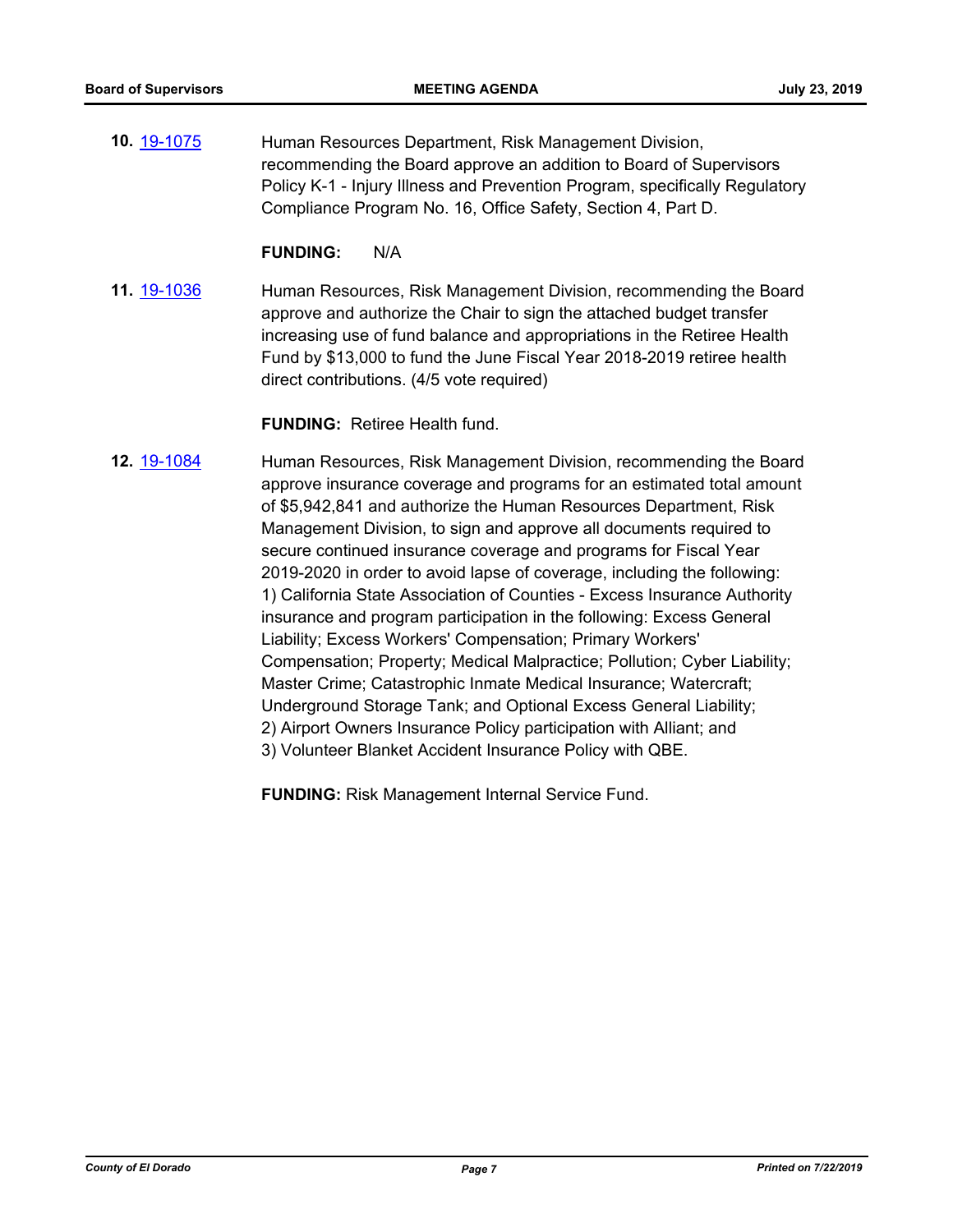#### **HEALTH AND HUMAN SERVICES - CONSENT ITEMS**

**13.** [19-0212](http://eldorado.legistar.com/gateway.aspx?m=l&id=/matter.aspx?key=25532) Health and Human Services Agency recommending the Board: 1) Approve and authorize the Chair to sign Agreement for Services 3740 with Psynergy Programs, Inc. for the provision of adult residential facility services, in the amount of \$150,000, for the term of August 1, 2019 through July 31, 2020; 2) Make findings in accordance with County Ordinance 3.13.030 that it is more economical and feasible to contract with Psynergy Programs, Inc. for services provided under this Agreement 3740 because the County has neither the staff nor facilities to perform said services; and 3) Authorize the Purchasing Agent, or designee, to execute further documents relating to Agreement for Services 3740 including amendments which do not increase the maximum dollar amount or term of the Agreement, and contingent upon approval by County Counsel and Risk Management.

> **FUNDING:** Federal and State Funding: 50% Federal Short Doyle Medi-Cal; 50% 1991 or 2011 State Realignment.

**14.** [19-0811](http://eldorado.legistar.com/gateway.aspx?m=l&id=/matter.aspx?key=26134) Health and Human Services Agency (HHSA) recommending the Board: 1) Approve the use of the attached Drug Medi-Cal Organized Delivery System (DMC-ODS) services boilerplate agreement thereby ensuring HHSA's Substance Use Disorder program enters into agreements with State Drug Medi-Cal-certified providers for the provision of substance use disorder services, using standardized language in an expedited process; and

2) Approve and authorize the Director of HHSA to sign DMC-ODS services agreements with DMC-certified providers, contingent upon approval by Counsel, Human Resources, and Risk Management.

**FUNDING:** Estimated 70% Federal Medi-Cal with 25% matched funding from 2011 Behavioral Health Realignment and 5% State General Fund for Residential and Outpatient Intensive Treatment services for the expanded population.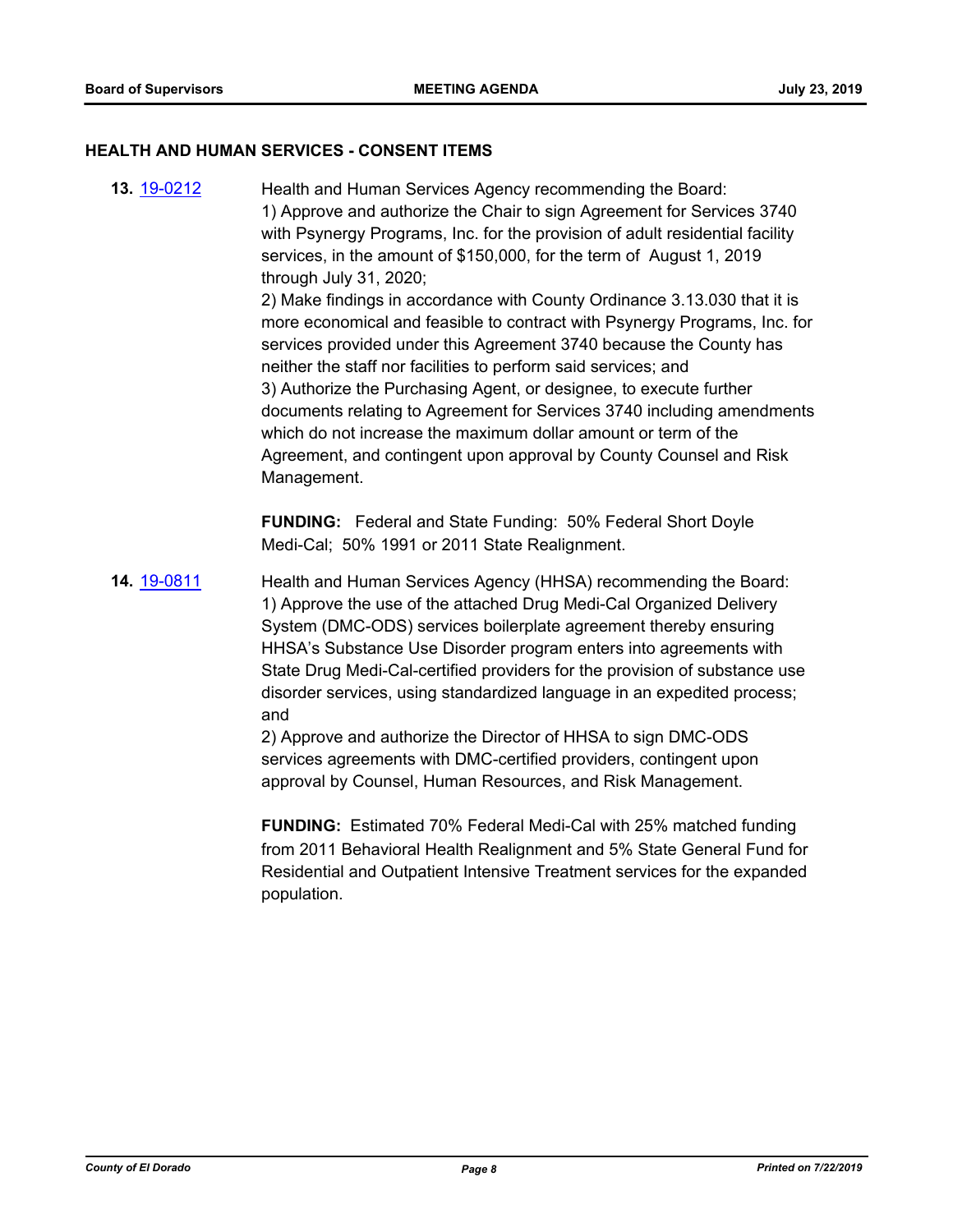**15.** [19-0905](http://eldorado.legistar.com/gateway.aspx?m=l&id=/matter.aspx?key=26228) Health and Human Services Agency recommending the Board: 1) Adopt and authorize the Chair to sign Resolution **107-2019**, which delegates authority to the Director of the Health and Human Services Agency (HHSA) to apply for and accept any funding from the California Department of Housing and Community Development Notice of Funding Availability for the No Place Like Home allocation in the amount of at least \$500,000; 2) Delegate authority to the Director of HHSA to execute any agreement

resulting from the application including any amendment or documents required by the California Department of Housing and Community Development for the No Place Like Home allocation; and 3) Delegate authority to the HHSA Chief Fiscal Officer and Assistant Director of Administration and Finance to administer any agreement, or subsequent administrative documents relating to said allocation, including required fiscal and programmatic documents, as needed.

**FUNDING:** The program provides at least \$500,000 in non-competitive funding allocation, which consists entirely (100%) of State funding from the No Place Like Home Program. No matching funds are required.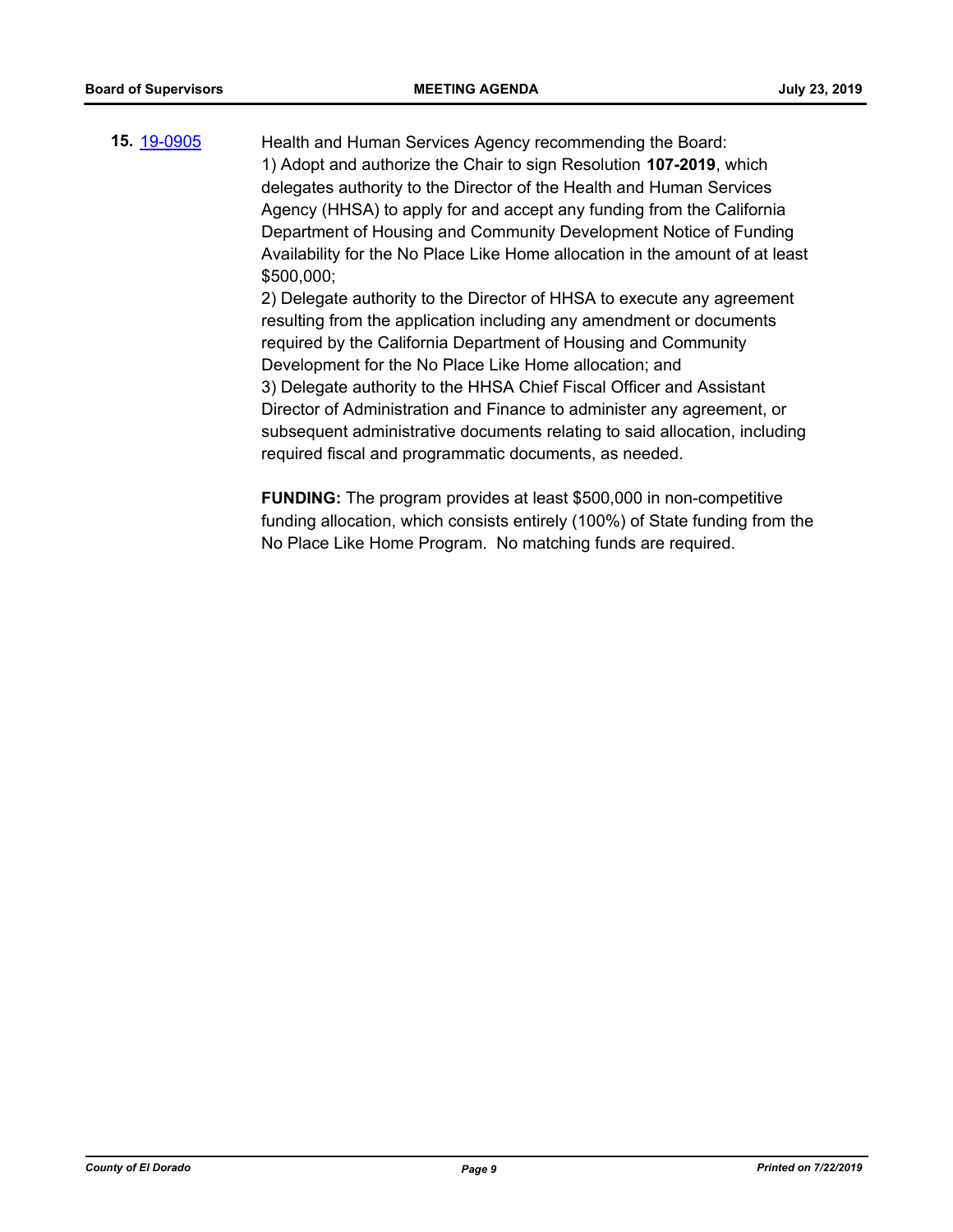#### **LAND USE AND DEVELOPMENT - CONSENT ITEMS**

**16.** [19-0726](http://eldorado.legistar.com/gateway.aspx?m=l&id=/matter.aspx?key=26048) Department of Transportation recommending the Board: 1) Approve and authorize the Chair to sign the First Amendment to Agreement 2967 with Doug Veerkamp General Engineering, Inc. for On-Call Road Zone Maintenance Services, increasing compensation by \$250,000 for a total not to exceed amount of \$500,000, updating the Notice to Parties and Contract Administrator sections, with no change to the scope of work or term of the Agreement;

2) Approve and authorize the Chair to sign the First Amendment to Agreement 2969 with Joe Vicini, Inc. for On-call Road Zone Maintenance Services, increasing compensation by \$250,000 for a total not to exceed amount of \$500,000, updating the Notice to Parties and Contract Administrator sections, with no change to the scope of work or term of the Agreement; and

3) Authorize the Purchasing Agent, or designee, to execute any amendments to each of the above Agreements that may become necessary during the terms of the Agreements, with no increase to the maximum dollar amounts or terms of the Agreements, and contingent upon approval by County Counsel and Risk Management.

**FUNDING:** County Service Area 2 and 9 Road Zone of Benefit assessments and/or special taxes.

**17.** [19-1081](http://eldorado.legistar.com/gateway.aspx?m=l&id=/matter.aspx?key=26403) Department of Transportation recommending the Board approve and authorize the Chair to sign a Budget Transfer amending the Fiscal Year 2018-2019 Adopted Budget, decreasing Traffic Impact Mitigation (TIM) Highway 50 Contingency in the amount of \$170,000 and increasing TIM Highway 50 Operating transfers out by \$170,000 and increase operating transfers in to the road fund with a corresponding decrease in miscellaneous revenue in order to balance the fund. (4/5 vote required)

**FUNDING:** Traffic Impact Mitigation Fees.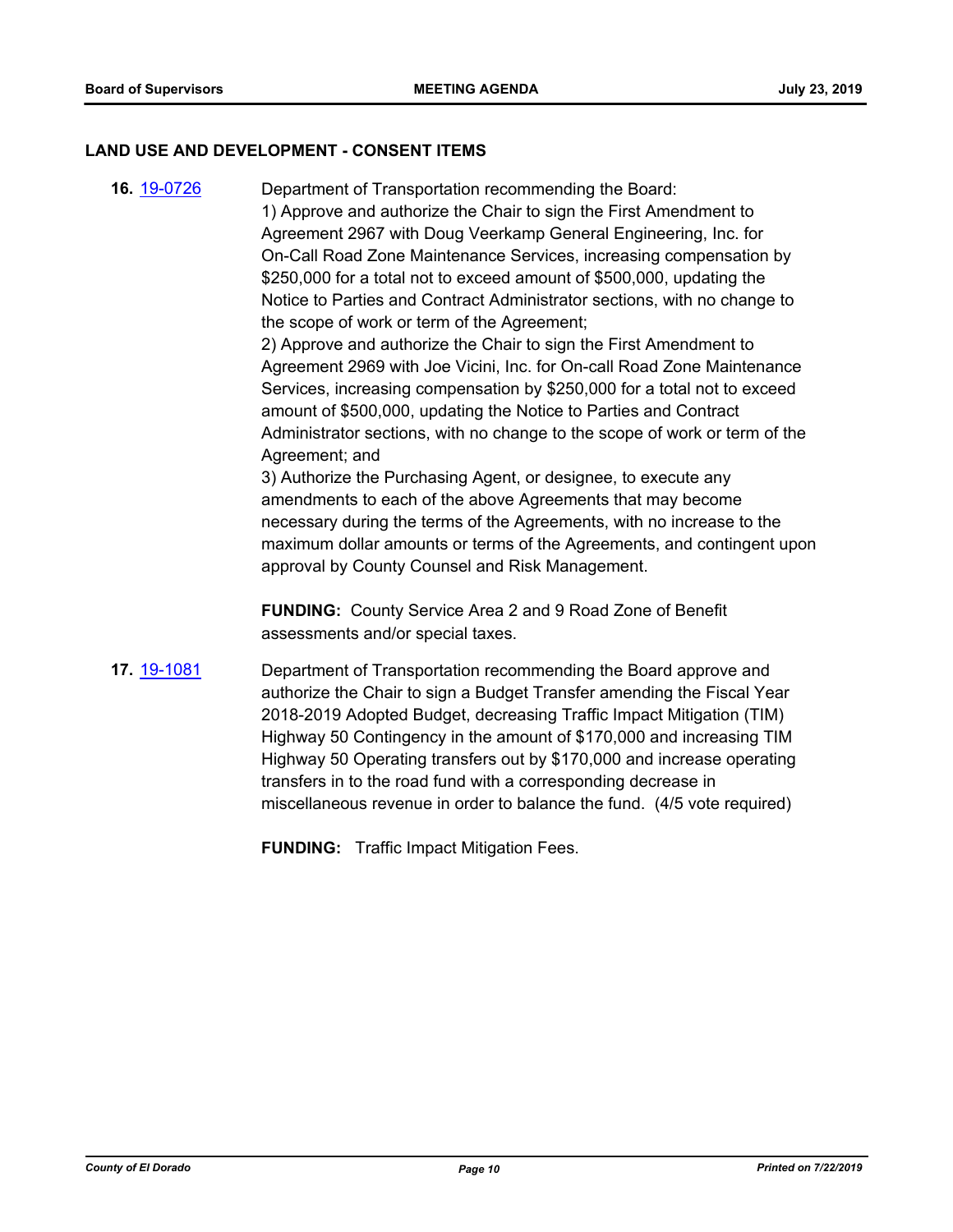- **18.** [19-1045](http://eldorado.legistar.com/gateway.aspx?m=l&id=/matter.aspx?key=26367) Environmental Management Department recommending the Board: 1) Approve the addition of three (3) electric tankless water heaters to the Fiscal Year 2019-2020 fixed asset list, as a carryover purchase that was unable to be delivered during Fiscal Year 2018-2019; 2) Approve the addition of one (1) new 2020 Chevrolet Tahoe to the Fiscal Year 2019-2020 fixed asset list, as a carryover vehicle that was unable to be delivered during Fiscal Year 2018-2019; and 3) Authorize the Environmental Management Department to continue to move forward with said purchases, authorize payment of said purchases in order to meet discount terms prior to the adoption of the Fiscal Year 2019-2020 Final Budget process if needed, and return to the Board during the Final Budget adoption process with a budget amendment. **FUNDING:** County Service Area No. 10 - Liquid Waste funds, County Service Area No. 10 - Solid Waste grant funds.
- **19.** [19-1016](http://eldorado.legistar.com/gateway.aspx?m=l&id=/matter.aspx?key=26338) Surveyor's Office recommending the Board adopt and authorize the Chair to sign Resolution **110-2019** for Abandonment of Easement 19-0002 to abandon a public utility easement on Lot 42 and a portion of Lot 43 of The Highlands, Unit No. 4B, recorded in Book G of Subdivisions at Page 83, identified as Assessor Parcel Number 102-432-036.

**FUNDING:** Application Fees (General Fund).

## **END CONSENT CALENDAR**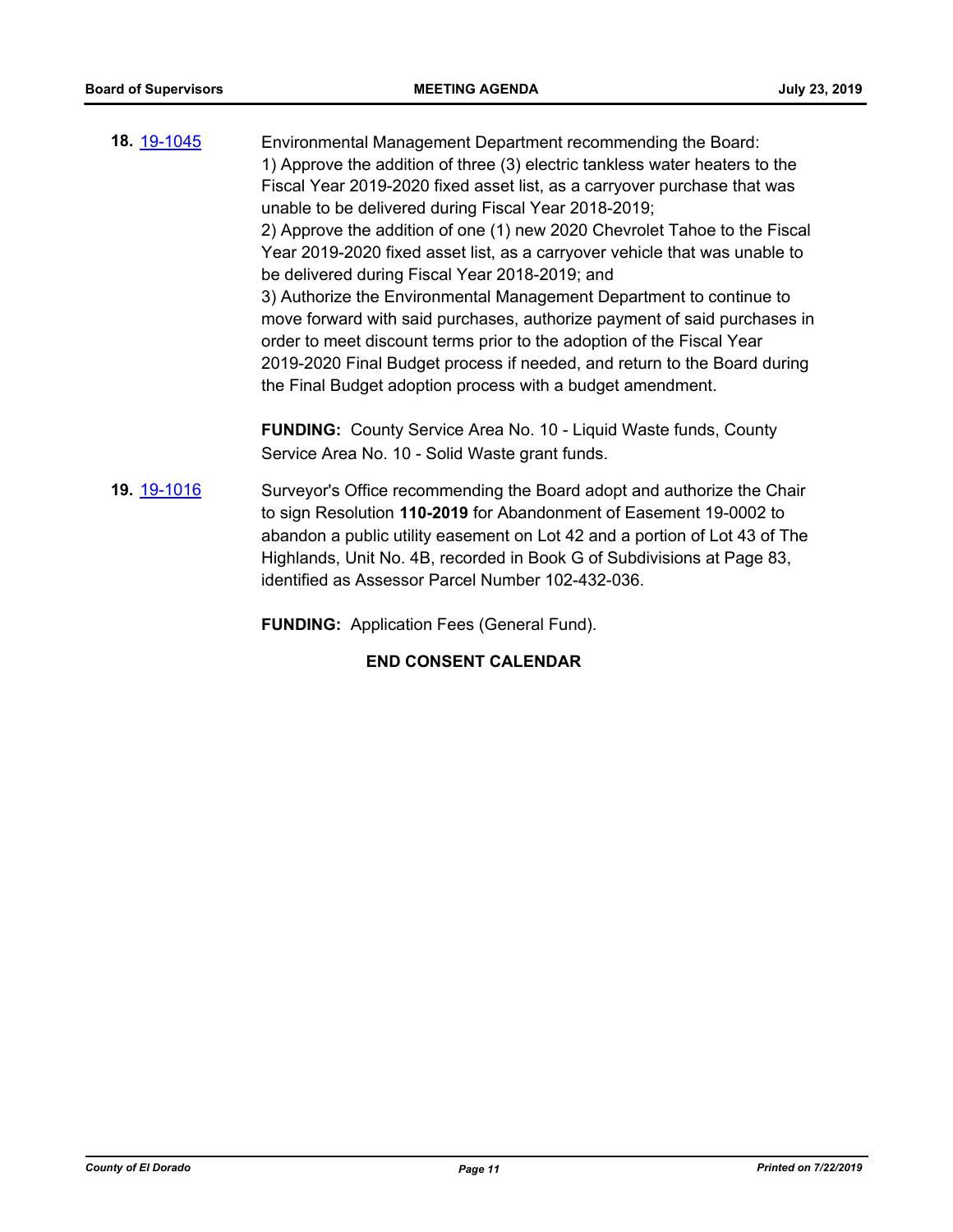#### **DEPARTMENT MATTERS (Items in this category may be called at any time)**

**20.** [19-0992](http://eldorado.legistar.com/gateway.aspx?m=l&id=/matter.aspx?key=26315) Department of Transportation recommending the Board: 1) Approve the addition of a 2019 Dodge Charger SXT AWD to the Fiscal Year 2019-2020 Department of Transportation's Fleet Replacement Vehicles Fixed Asset List; 2) Make findings that this purchase is exempt from competitive bidding in accordance with Purchasing Ordinance 3.12.160, Section D; 3) Authorize the Purchasing Agent to utilize the State of California competitively bid Contract 1-18-23-10B for the acquisition of one (1) 2019 Dodge Charger SXT AWD; and 4) Authorize the Purchasing Agent to sign a purchase order to the awarded state vendor, Elk Grove Auto Group in the amount of \$26,017.00 plus applicable delivery, fees, and taxes (estimated at \$2,044.98,) for a one time purchase following Board approval. (Cont. 7/16/2019, Item 22) (Est. Time: 15 Min.) **FUNDING:** Fleet Internal Services, Accident Fund. **21.** [19-1003](http://eldorado.legistar.com/gateway.aspx?m=l&id=/matter.aspx?key=26325) Department of Transportation recommending the Board consider the following pertaining to the Tree Mortality Project, Phase IV, Contract 3688: 1) Approve and adopt the Contract Documents; 2) Authorize advertisement for bids; and 3) Provide direction regarding funding options. (Est. Time 10 Min.) **FUNDING:** California Disaster Assistance Act Funds (75% - State), CAL FIRE Grant (25%), and General Fund (Local - if needed). **22.** [19-1009](http://eldorado.legistar.com/gateway.aspx?m=l&id=/matter.aspx?key=26331) Department of Transportation recommending the Board authorize the Department of Transportation Director to sign Task Order 461-S1711-01 with Bender Rosenthal, Inc., for right of way services including valuations/appraisals, acquisitions, and relocation services, specifically for the Diamond Springs Parkway - Phase 1B - Project 72334 / 36105011, in the not-to-exceed amount of \$139,000. (Est. Time: 20 Min.) **FUNDING:** Local Tribe Funds (18%), Utility Agencies (13%), Traffic Impact Mitigation Fees (36%), Master Circulation and Funding Plan (32%),

and Road Fund (<1%). (Local Funds)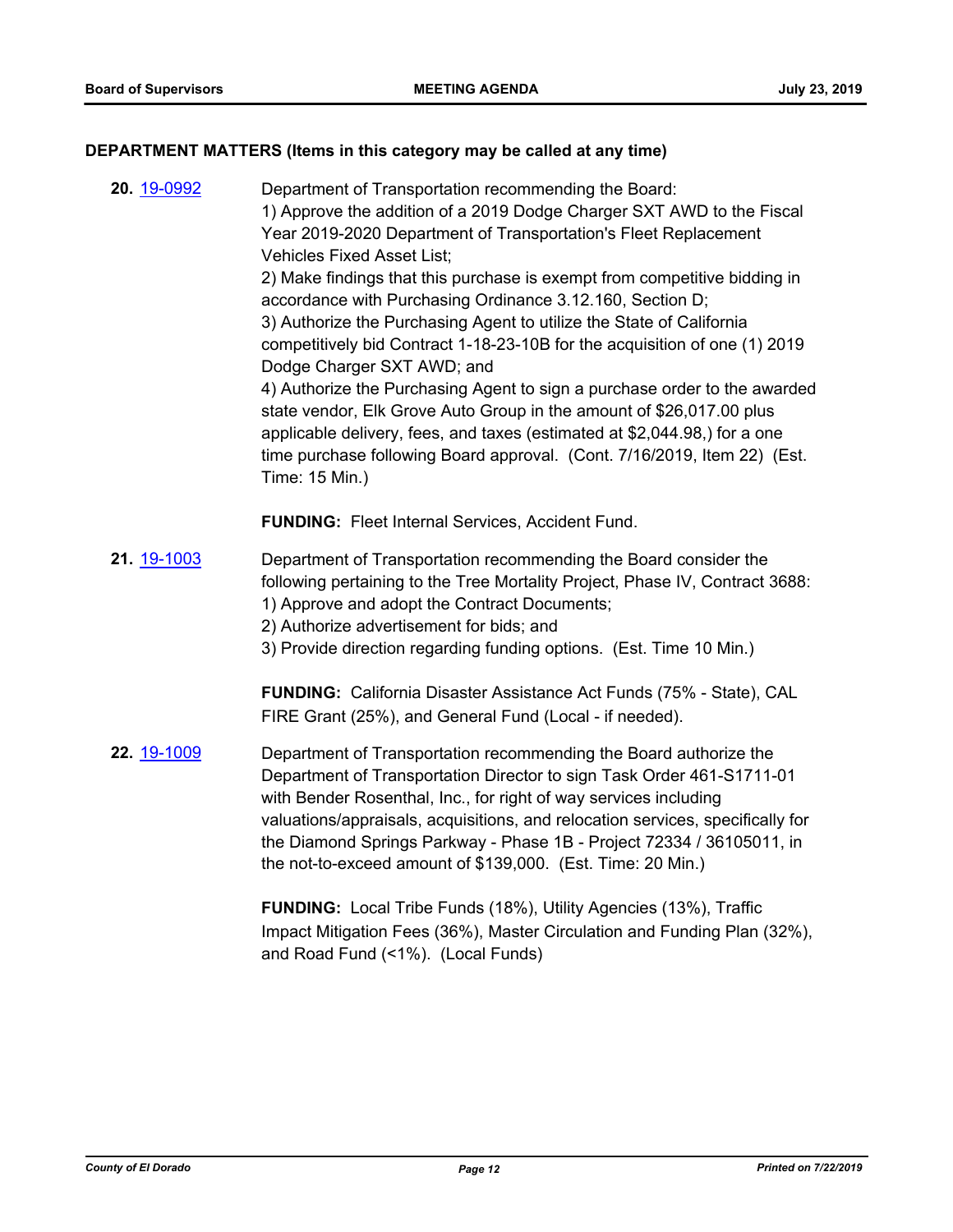**23.** [19-1101](http://eldorado.legistar.com/gateway.aspx?m=l&id=/matter.aspx?key=26423) Chief Administrative Office recommending the Board: 1) Approve and authorize the Chair to sign a multiparty software license agreement 3959 with EMSystems, LLC. and the County of Amador, for the use of EMResource software, with an effective date retroactive to July 1, 2018 that continues until terminated by one of the parties, and a first year cost for the County of El Dorado of \$7,559.48, that may increase up to 2% annually; 2) Authorize the Health and Human Services Agency to terminate perpetual agreement 404-M0810 with San Joaquin County effective upon execution

> of agreement 3959; and 3) Authorize the Purchasing Agent, or designee, to execute further documents relating to Agreement 3959, including amendments which do not increase the maximum dollar amount, and contingent upon approval by County Counsel and Risk Management. (Est. Time: 10 Min.)

**FUNDING:** 86% Federal, 14% other governmental agencies.

#### **10:00 A.M. - TIME ALLOCATION**

**24.** [19-0777](http://eldorado.legistar.com/gateway.aspx?m=l&id=/matter.aspx?key=26099) HEARING - Department of Transportation and Environmental Management Department recommending the Board:

> 1) Conduct a hearing to consider the annual report or delinquent mandatory refuse collection fees; and

> 2) Adopt and authorize the Chair to sign Resolution **120-2019** confirming the annual report of delinquent mandatory refuse collection fees for South Lake Tahoe Refuse Company, Inc., establishing the delinquent amounts as special assessments for Fiscal Year 2019-2020, and providing for the collection thereof in the same manner as the County's ad valorem property taxes. (Est. Time: 10 Min.)

**FUNDING:** Community Service Area 10 - Solid Waste.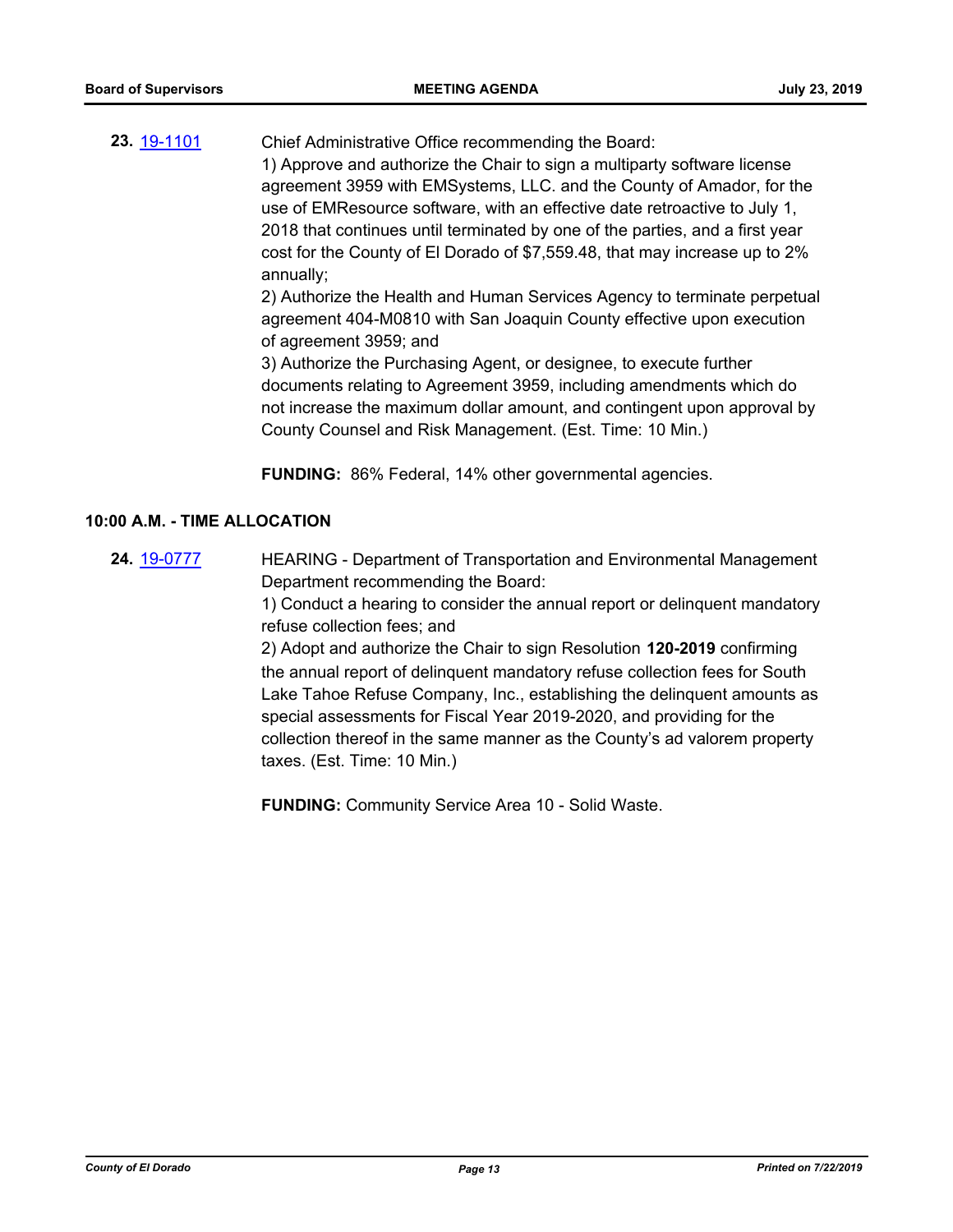#### **11:00 A.M. - TIME ALLOCATION**

**25.** [19-1044](http://eldorado.legistar.com/gateway.aspx?m=l&id=/matter.aspx?key=26366) HEARING - Health and Human Services Agency recommending the Board: 1) Conduct a public hearing to consider public comment on the annual written report of benefit assessments for the Zone of Benefit within County Service Area 3 for emergency medical services; and 2) Adopt and authorize the Chair to sign Resolution **118-2019** confirming the annual written report and authorizing the benefit assessments be collected in the same manner as the County's ad valorem real property taxes for Fiscal Year 2019-2020, noting that the pre-existing benefit assessments have been in place and collected since prior to the effective date of Proposition 218, with no increases in the amounts and no change in the methodology for calculating said amounts. (Est. Time: 5 Min.)

**FUNDING:** 100% County Service Area 3 Benefit Assessments.

**26.** [19-0617](http://eldorado.legistar.com/gateway.aspx?m=l&id=/matter.aspx?key=25938) HEARING - Library Department recommending the Board: 1) Conduct a public hearing to consider public comment on the annual written report of benefit assessment/service charges for Zone of Benefit D within County Service Area 10 for library services at the Cameron Park Library; and

2) Adopt and authorize the Chair to sign Resolution **115-2019** confirming the annual written report and authorizing the benefit assessment/service charges to be collected in the same manner as the County's ad valorem real property taxes for the 2019-2020 fiscal year, noting that the pre-existing benefit assessment/service charges have been in place and collected since prior to the effective date of Proposition 218, with no increases in the amounts and no change in the methodology for calculating the amounts. (Est. Time: 5 Min.)

**FUNDING:** County Service Area Benefit Assessments/Service Charges. The Cameron Park Library is funded primarily from benefit assessments/service charges and Zone D fund balance (78%), and charges for services and donations (6%) with a Net County Cost of \$59,617(16%) which is included in the Fiscal Year 2019-2020 Recommended Budget.

## 27. **[19-1018](http://eldorado.legistar.com/gateway.aspx?m=l&id=/matter.aspx?key=26340)** Supervisor Novasel recommending the Board: 1) Recognize and acknowledge Jim Mitrisin, Clerk of the Board, on his many years of dedicated service with the County of El Dorado; and 2) Approve and authorize the Board to sign a Proclamation recognizing Jim Mitrisin's dedication to El Dorado County. (Est. Time: 10 Min.)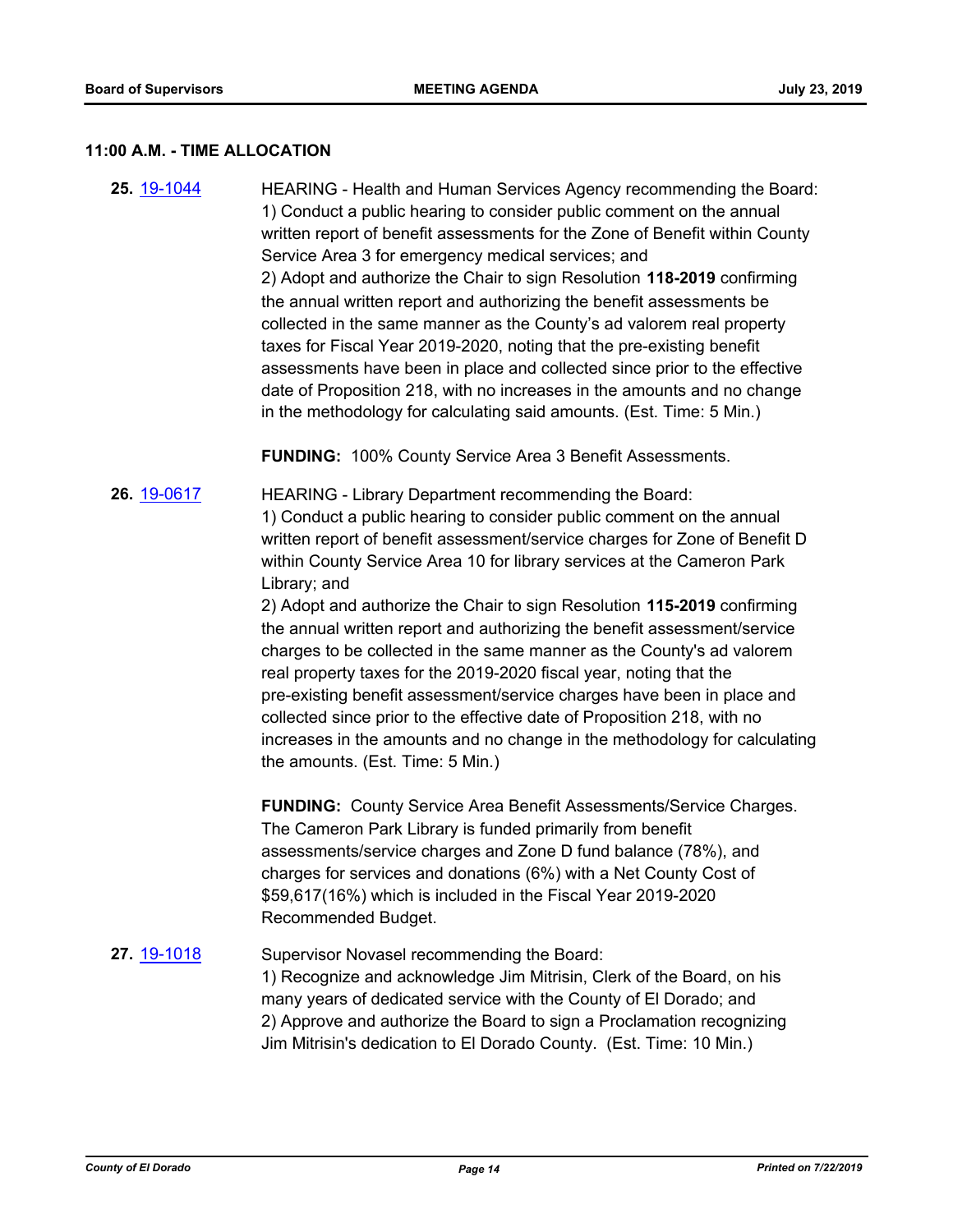**28.** [19-1012](http://eldorado.legistar.com/gateway.aspx?m=l&id=/matter.aspx?key=26334) Planning and Building Department, Economic Development Division, recommending the Board review and provide direction on the Economic Development Work Plan and Project Prioritization Matrix for Fiscal Year 2019-2020, as follows: 1) Review the Matrix and the recommended project prioritization; 2) Direct staff to modify the Matrix, if necessary, to better reflect the Board's current priorities; and 3) Endorse a final Matrix that prioritizes projects managed by the

Economic Development Division for Fiscal Year 2019-2020. (Est. Time: 30 Min.)

**FUNDING:** Transient Occupancy Tax (General Fund).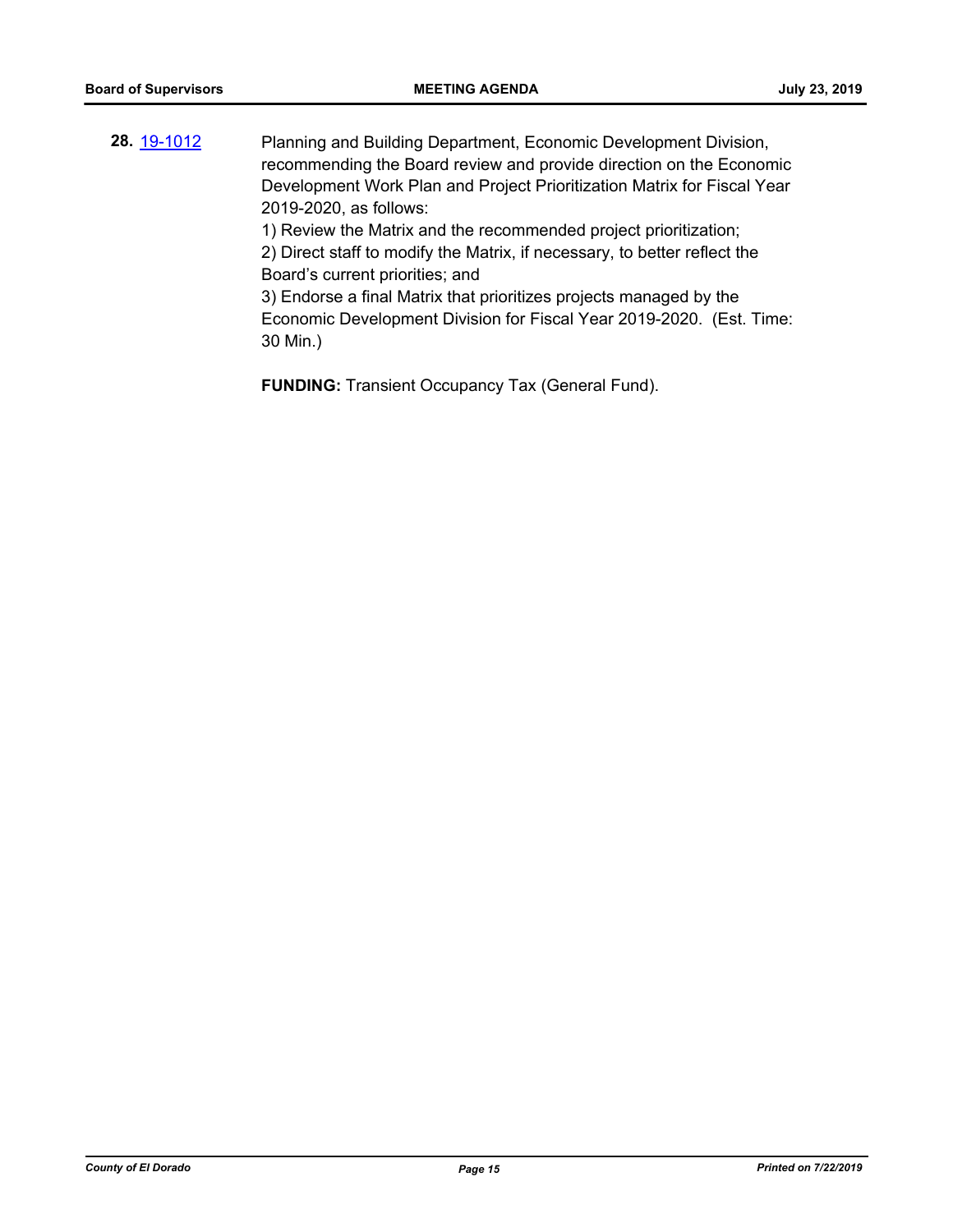#### **2:00 P.M. - TIME ALLOCATION**

**29.** [19-1062](http://eldorado.legistar.com/gateway.aspx?m=l&id=/matter.aspx?key=26384) HEARING - To consider a request submitted by Richard D. Mason appealing the Planning Commission's June 13, 2019 approval of Conditional Use Permit CUP18-0013/AT&T CAF II (South Placerville) to allow the construction and operation of a 160-foot high monopine wireless communication facility within a 40-foot x 45-foot enclosed area on property identified by Assessor's Parcel Number 096-120-72, consisting of 10.16 acres, in the Placerville area; and staff recommending the Board take the following actions:

1) Adopt the Mitigated Negative Declaration based on the Initial Study prepared by staff (Attachment D);

2) Adopt the Mitigation Monitoring Reporting Program in accordance with California Environmental Quality Act Guidelines Section 15074(d), incorporated as Conditions of Approval (Attachment C); and 3) Deny the appeal, thereby upholding the Planning Commission's June 13, 2019, approval of Conditional Use Permit CUP18-0013 based on the Findings (Attachment B) and subject to the Conditions of Approval (Attachment C). (Supervisorial District 3) (Est. Time: 45 Min.)

## **3:00 P.M. - TIME ALLOCATION**

**30.** [19-1121](http://eldorado.legistar.com/gateway.aspx?m=l&id=/matter.aspx?key=26443) Chief Administrative Office recommending the Board receive and file a presentation on the history of the El Dorado County Fair, the structure of the agreement between El Dorado County and the El Dorado County Fair Association, an overview of fair structures across California, and a status update on the Fair Association and fairgrounds, to be presented by the Chief Administrative Office, County Counsel, Economic Development, and the El Dorado County Fair Association. (Est. Time: 1 Hr.)

**FUNDING:** N/A

#### **ITEMS TO/FROM SUPERVISORS**

## **CAO UPDATE**

## **ADJOURNMENT**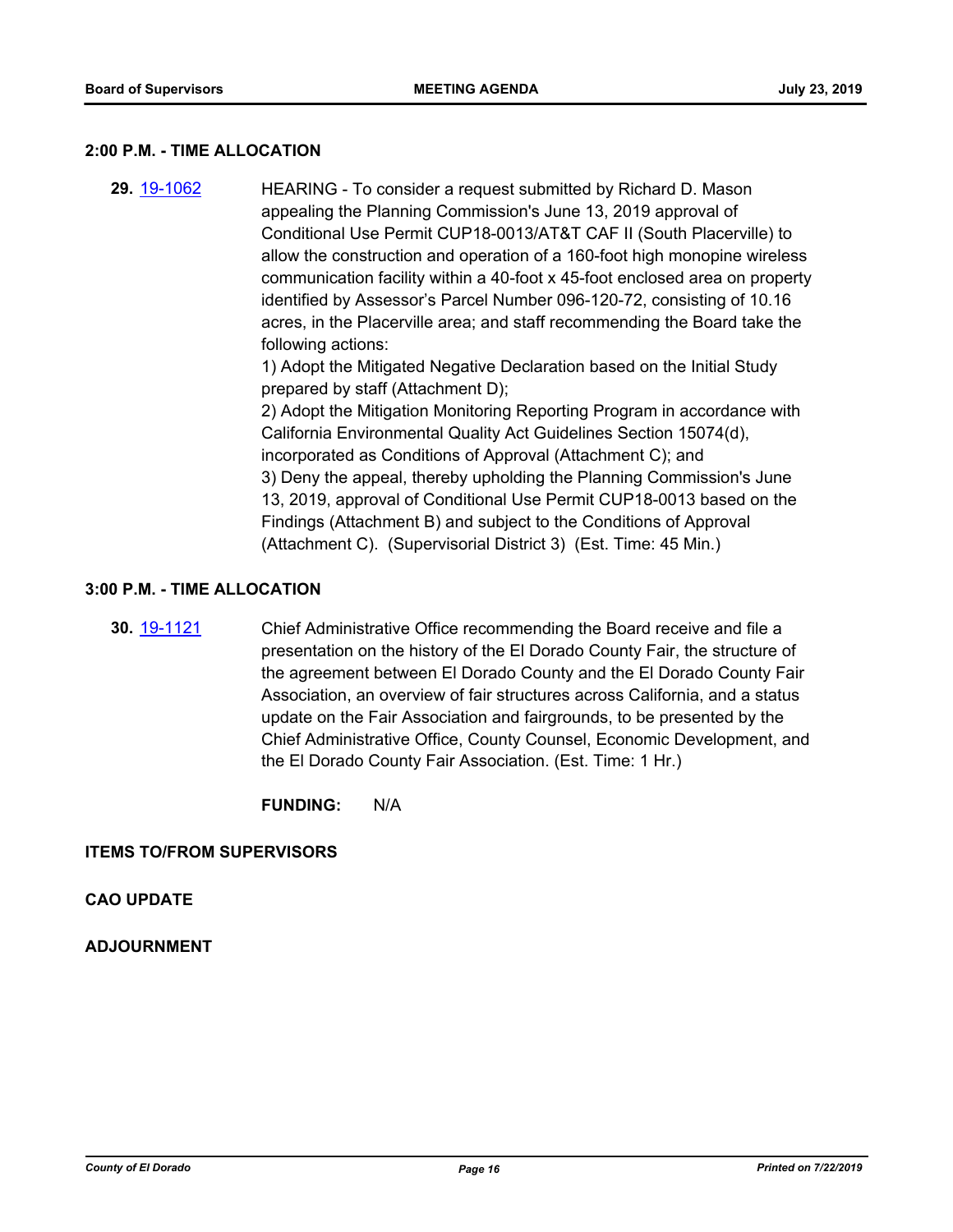#### **CLOSED SESSION**

**31.** [19-1028](http://eldorado.legistar.com/gateway.aspx?m=l&id=/matter.aspx?key=26350) **Conference with Legal Counsel - Existing Litigation** pursuant to Government Code Section 54956.9(d)(1). Title: Thomas Austin and Helen Austin v. the County of El Dorado, and Does 1 through 50, El Dorado County Superior Court Case No. PC20150633, Number of potential cases: (1). (Est. Time: 20 Min.) **32.** [19-1037](http://eldorado.legistar.com/gateway.aspx?m=l&id=/matter.aspx?key=26359) **Pursuant to Government Code Section 54957.6 - Conference with Labor Negotiator**: County Negotiator: Director of Human Resources and/or designee. Employee organizations: Operating Engineers Local 3

representing employees in the Trades & Crafts and Corrections Bargaining Units; Deputy Sheriffs Association representing employees in the Law Enforcement Unit; El Dorado County Managers' Association, and El Dorado County Deputy County Counsel Association. (Est. Time: 20 Min.)

- **33.** [19-1138](http://eldorado.legistar.com/gateway.aspx?m=l&id=/matter.aspx?key=26460) **Pursuant to Government Code Section 54956.8 Conference with Real Property Negotiator**: A Closed Session is requested to confer with or receive advice pursuant to Government Code Section 54956.8: This body will hold a closed session to give instructions to its negotiator regarding County-owned property described as follows: APN 115-400-02 Bass Lake Road, El Dorado Hills, CA 95762, Instructions to El Dorado County's negotiator will concern price and terms of payment. Chief Administrative Officer or his designee will be the negotiator on behalf of El Dorado County. The party with whom El Dorado County's negotiator may negotiate is the El Dorado Hills Community Services District and its agents. (Est. Time: 10 Min.)
- **34.** [19-1139](http://eldorado.legistar.com/gateway.aspx?m=l&id=/matter.aspx?key=26461) **Conference with Legal Counsel - Existing Litigation** pursuant to Government Code Section 54956.9(d)(1). Title: County of El Dorado v. T.E., CalHR Case No. E-19-0008. Name withheld for settlement purposes pursuant to 54956.9(g)(1). (Est. Time: 5 Min.)
- **35.** [19-1051](http://eldorado.legistar.com/gateway.aspx?m=l&id=/matter.aspx?key=26373) **Pursuant to Government Code Section 54957- Public Employment.** Title: Clerk of the Board of Supervisors Recruitment. (Est. Time: 1 Hr.)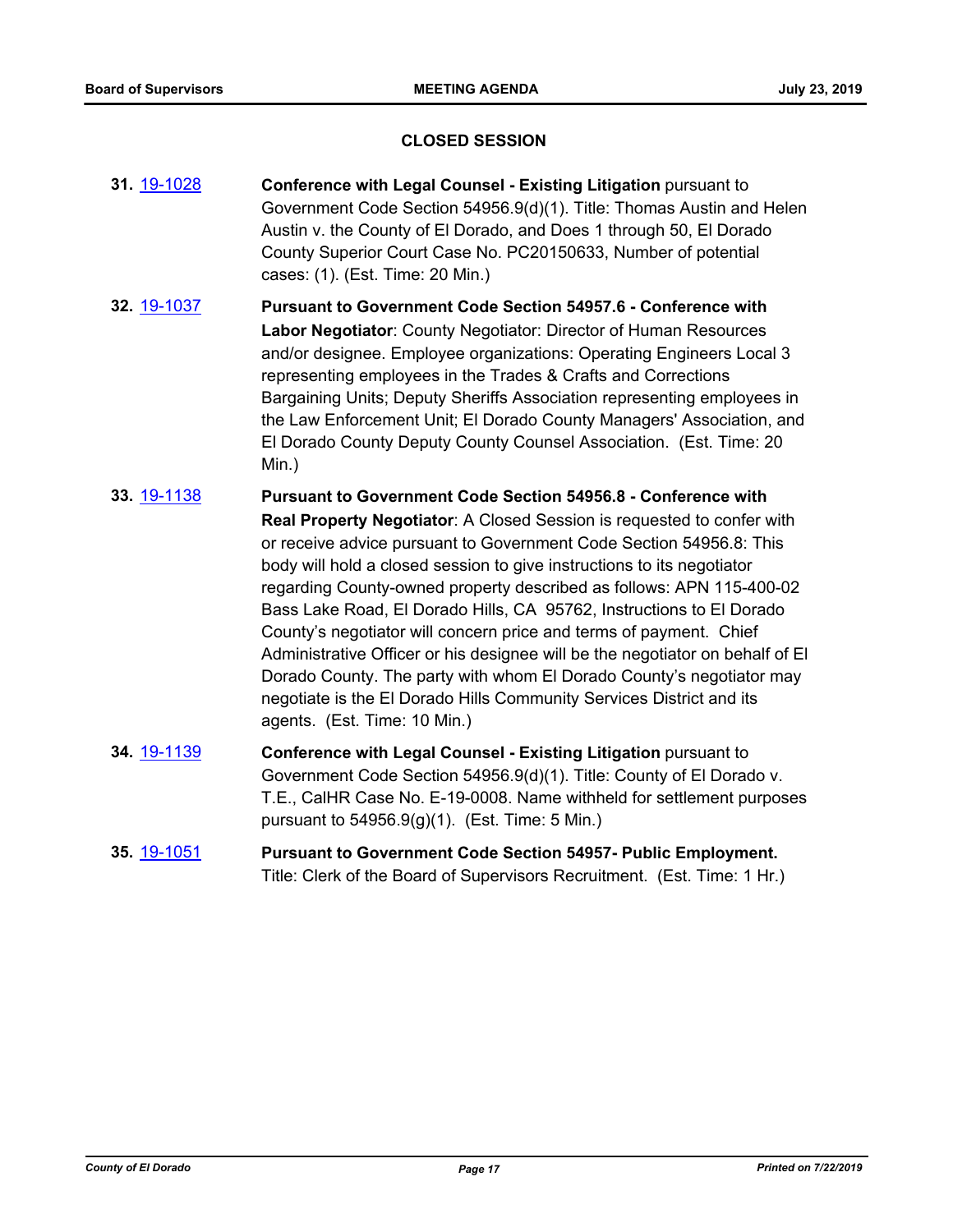On August 19, 2003, the Board adopted the following protocol: It is a requirement that all speakers, County staff and the public, when approaching the podium to make a visual presentation to the Board of Supervisors, must provide the Clerk with the appropriate number of hard copies of the presentation for Board members and the audience.